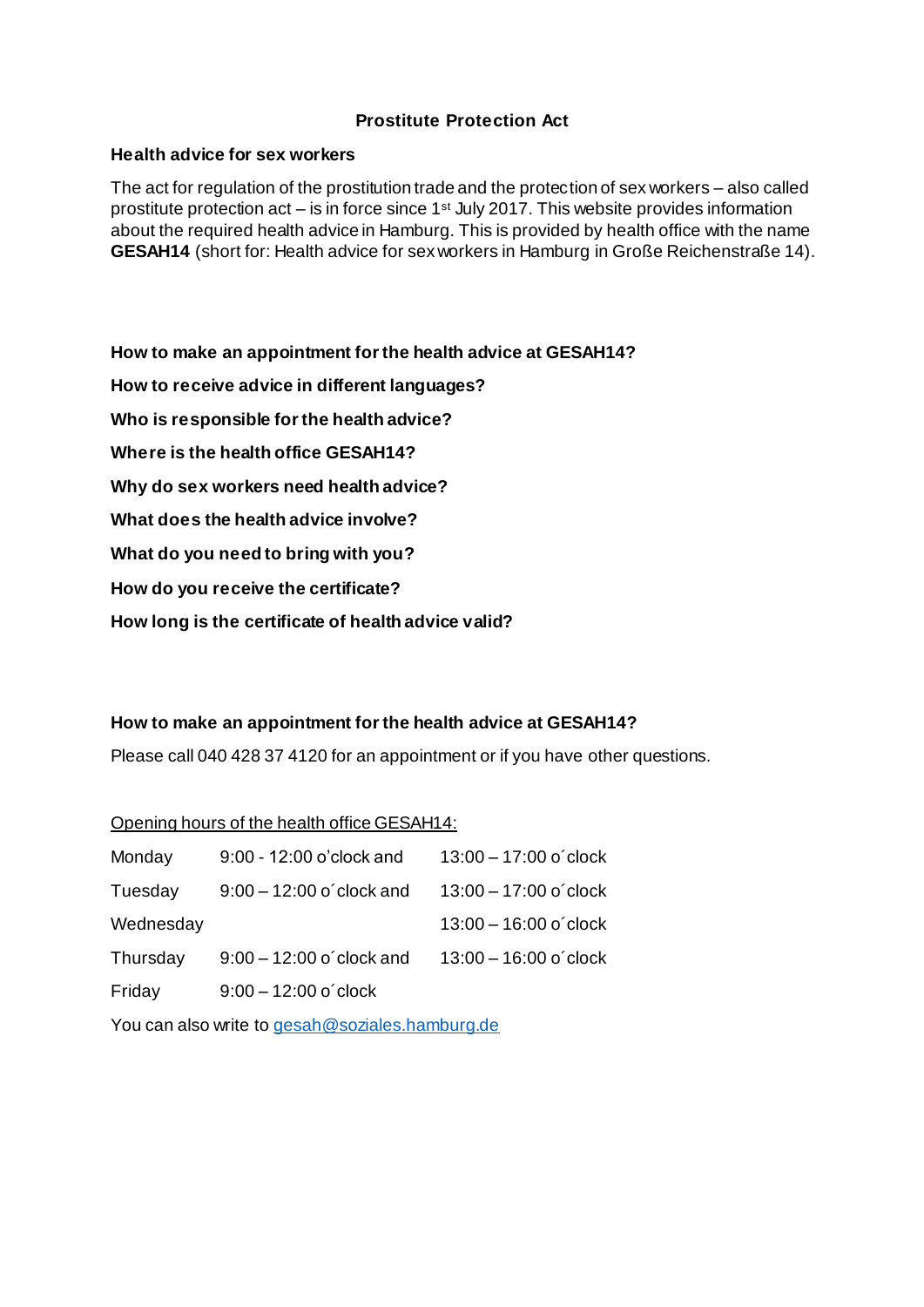## **How to receive advice in different languages?**

Please call during the opening hours. Please inform the centre when booking the appointment which language you would like to use. We offer advice in most languages, for many languages we provide professional translators. You cannot bring someone with you to translate for you.

## **Who is responsible for the health advice?**

Responsible for the health advice is the Sozialbehörde Hamburg (ministry of social affairs). The name of the health office is GESAH14 (short for: Health advice for sex workers in Hamburg for §10 Prostitute Protection Law). Social workers will advise you. A medical doctor and administrative staff support the team.

## **Where is the health office GESAH14?**

The address of the centre is Große Reichenstraße 14, 3rd floor 20457 Hamburg

## **Why do sex workers need health advice?**

Since 1<sup>st</sup> July 2017 everyone who wants to work as sex worker in Hamburg has to register. For the registration as a sex worker you will need to provide different documents, amongst others the certificate of the health advice. It is not possible to receive a registration without this certificate. You must register within three months after having received the certificate.

# **What does the health advice involve?**

The advice provides information about

- Prevention of sexually transmitted infections (STIs) and other diseases
- Pregnancy and contraception
- Alcohol and drug abuse
- Support if you are in need
- Support in special circumstances

All advisors are required to respect confidentiality.The translators are also bound to professional confidentiality. There is *no medical examination.*

# **What do you need to bring with you?**

When you register for the first time, please bring a national identity card or passport.

For an extension of an existing registration, please bring a national ID card or passport. Alternatively, you can bring a valid registration certificate.